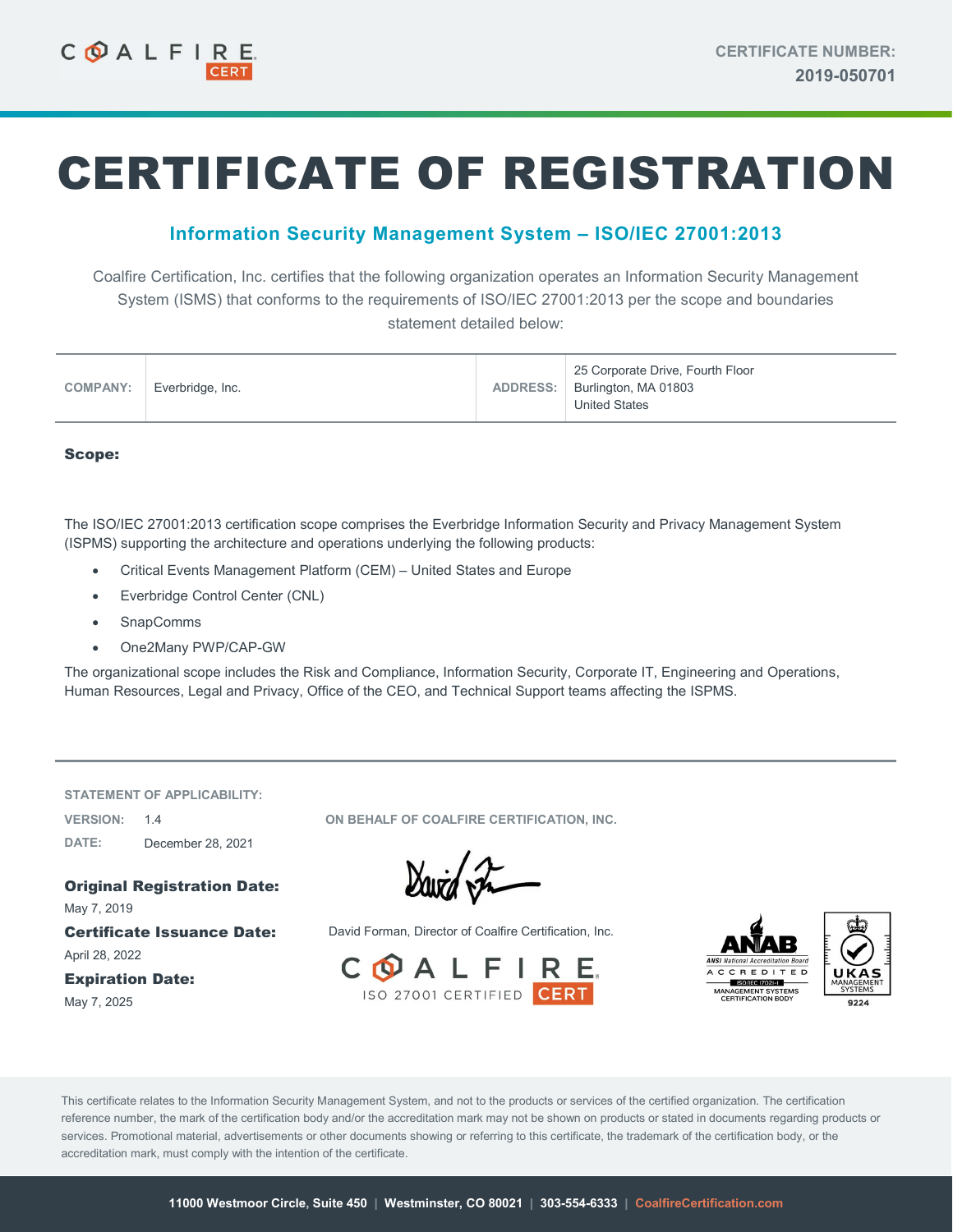

### Address: Key Processes and Activities:

| <b>Central Office</b><br>25 Corporate Drive, Fourth Floor<br>Burlington, MA 01803<br><b>United States</b>   | • Policy and procedure reviews<br>• Application security<br>• Site reliability engineering<br>• Analysis of statutory and regulatory requirements<br>• Customer success and support<br>• Contract administration and negotiation<br>• Sales operations<br>• Facilities and property management |
|-------------------------------------------------------------------------------------------------------------|------------------------------------------------------------------------------------------------------------------------------------------------------------------------------------------------------------------------------------------------------------------------------------------------|
| Satellite Office #1<br>155 North Lake Avenue, Suite 900<br>Pasadena, CA 91101<br><b>United States</b>       | • System development<br>• Site reliability engineering<br>• Desktop engineering<br>• Product management<br>• Customer success and support                                                                                                                                                      |
| Satellite Office #2<br>6000 West St. Joseph Highway, Suite 100<br>Lansing, MI 48917<br><b>United States</b> | • Cloud engineering services<br>• System development<br>• Customer success and support                                                                                                                                                                                                         |
| Satellite Office #3<br>Watchmoor Park, Building 11<br>Camberley, GU15 3YL<br>United Kingdom                 | • Cloud engineering services<br>• System development<br>• Application security<br>• Site reliability engineering<br>• Product management<br>• Customer success and support<br>• Data center services                                                                                           |
| Satellite Office #4<br>159 Hurstmere Road<br>Takapuna<br>Auckland 0622<br>New Zealand                       | • Cloud engineering services<br>• System development<br>• Application security<br>• Site reliability engineering<br>• Product management<br>• Customer success and support<br>• Data center services                                                                                           |